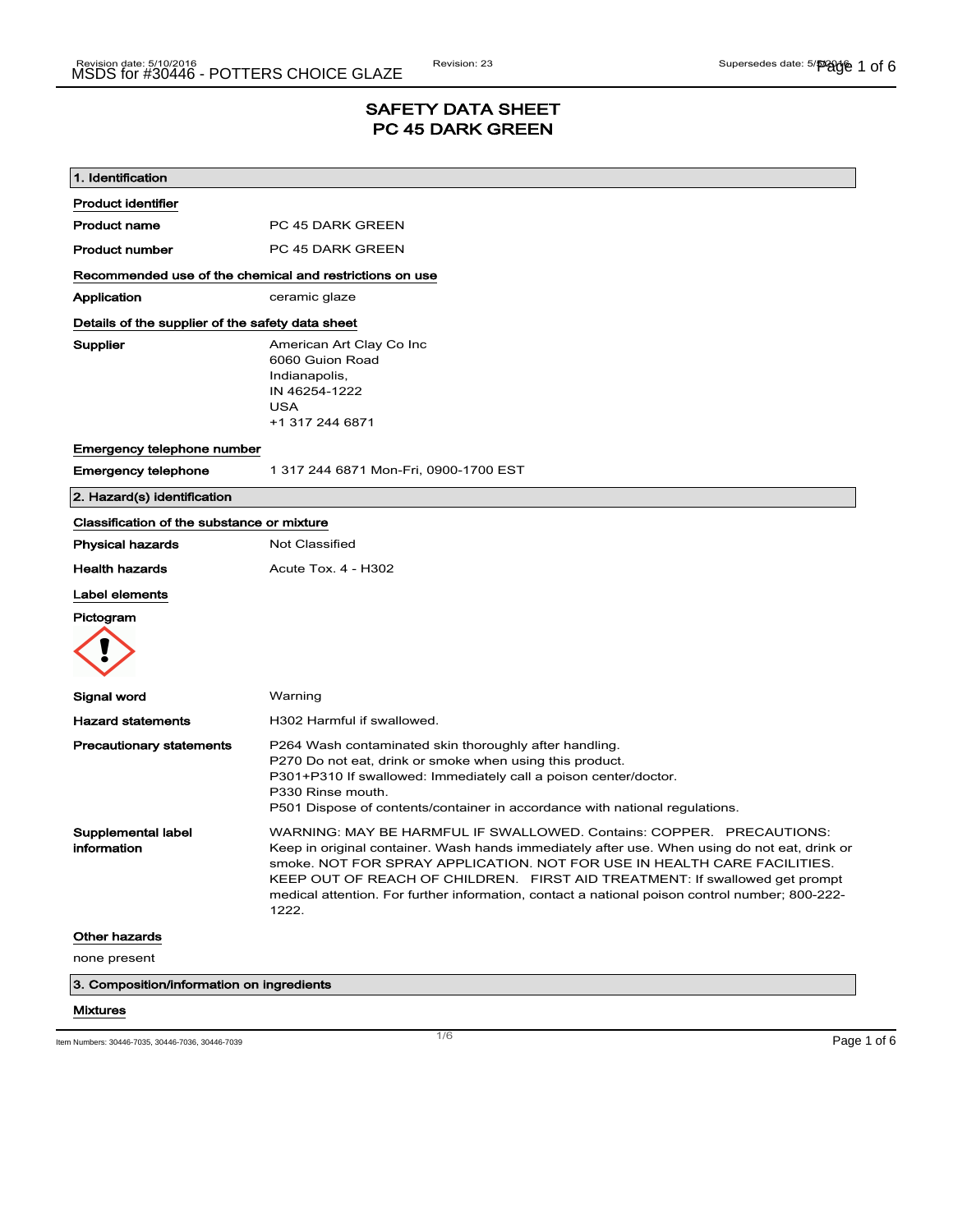| Copper Oxide                                          | $1 - 5%$                                                                                                                                                                                                                                                                                                    |  |
|-------------------------------------------------------|-------------------------------------------------------------------------------------------------------------------------------------------------------------------------------------------------------------------------------------------------------------------------------------------------------------|--|
| CAS number: 1317-38-0                                 |                                                                                                                                                                                                                                                                                                             |  |
| Classification<br><b>Not Classified</b>               |                                                                                                                                                                                                                                                                                                             |  |
|                                                       | The Full Text for all Hazard Statements are Displayed in Section 16.                                                                                                                                                                                                                                        |  |
| <b>Composition comments</b>                           | Only ingredients listed above are notifiable for this product. If none are shown then all<br>ingredients are exempt.                                                                                                                                                                                        |  |
| 4. First-aid measures                                 |                                                                                                                                                                                                                                                                                                             |  |
| Description of first aid measures                     |                                                                                                                                                                                                                                                                                                             |  |
| Inhalation                                            | Unlikely route of exposure as the product does not contain volatile substances                                                                                                                                                                                                                              |  |
| Ingestion                                             | Do not induce vomiting. Rinse mouth thoroughly with water. Give a few small glasses of water<br>or milk to drink. Get medical attention if any discomfort continues.                                                                                                                                        |  |
| <b>Skin Contact</b>                                   | Wash skin thoroughly with soap and water.                                                                                                                                                                                                                                                                   |  |
| Eye contact                                           | Rinse with water.                                                                                                                                                                                                                                                                                           |  |
|                                                       | Most important symptoms and effects, both acute and delayed                                                                                                                                                                                                                                                 |  |
| Ingestion                                             | Read Section 2 for any specific precautions associated with the use of this product. Products<br>with specific warnings about ingestion will give guidance there.                                                                                                                                           |  |
| <b>Skin contact</b>                                   | Read Section 2 for any specific precautions associated with the use of this product. In general<br>most ceramic glazes, clays and special products will tend to have a drying effect on the skin<br>and may cause some sensitivity to users with sensitive skin.                                            |  |
| Eye contact                                           | Read Section 2 for any specific precautions associated with the use of this product. In general<br>most ceramic and special products contain materials that maybe abrasive to eyes. Keeping<br>materials from contacting the eyes is prudent. If contact does occur, flush with clean water, do<br>not rub. |  |
|                                                       | Indication of immediate medical attention and special treatment needed                                                                                                                                                                                                                                      |  |
| Notes for the doctor                                  | Treat symptomatically.                                                                                                                                                                                                                                                                                      |  |
| 5. Fire-fighting measures                             |                                                                                                                                                                                                                                                                                                             |  |
| Extinguishing media                                   |                                                                                                                                                                                                                                                                                                             |  |
| Suitable extinguishing media                          | Use fire-extinguishing media suitable for the surrounding fire.                                                                                                                                                                                                                                             |  |
| Special hazards arising from the substance or mixture |                                                                                                                                                                                                                                                                                                             |  |
| Specific hazards                                      | The product is not believed to present a hazard due to its physical nature.                                                                                                                                                                                                                                 |  |
| Advice for firefighters                               |                                                                                                                                                                                                                                                                                                             |  |
| Special protective equipment<br>for firefighters      | Use protective equipment appropriate for surrounding materials.                                                                                                                                                                                                                                             |  |
| 6. Accidental release measures                        |                                                                                                                                                                                                                                                                                                             |  |
|                                                       | Personal precautions, protective equipment and emergency procedures                                                                                                                                                                                                                                         |  |
| <b>Personal precautions</b>                           | For personal protection, see Section 8.                                                                                                                                                                                                                                                                     |  |
| <b>Environmental precautions</b>                      |                                                                                                                                                                                                                                                                                                             |  |

Item Numbers: 30446-7035, 30446-7036, 30446-7039 Page 2 of 6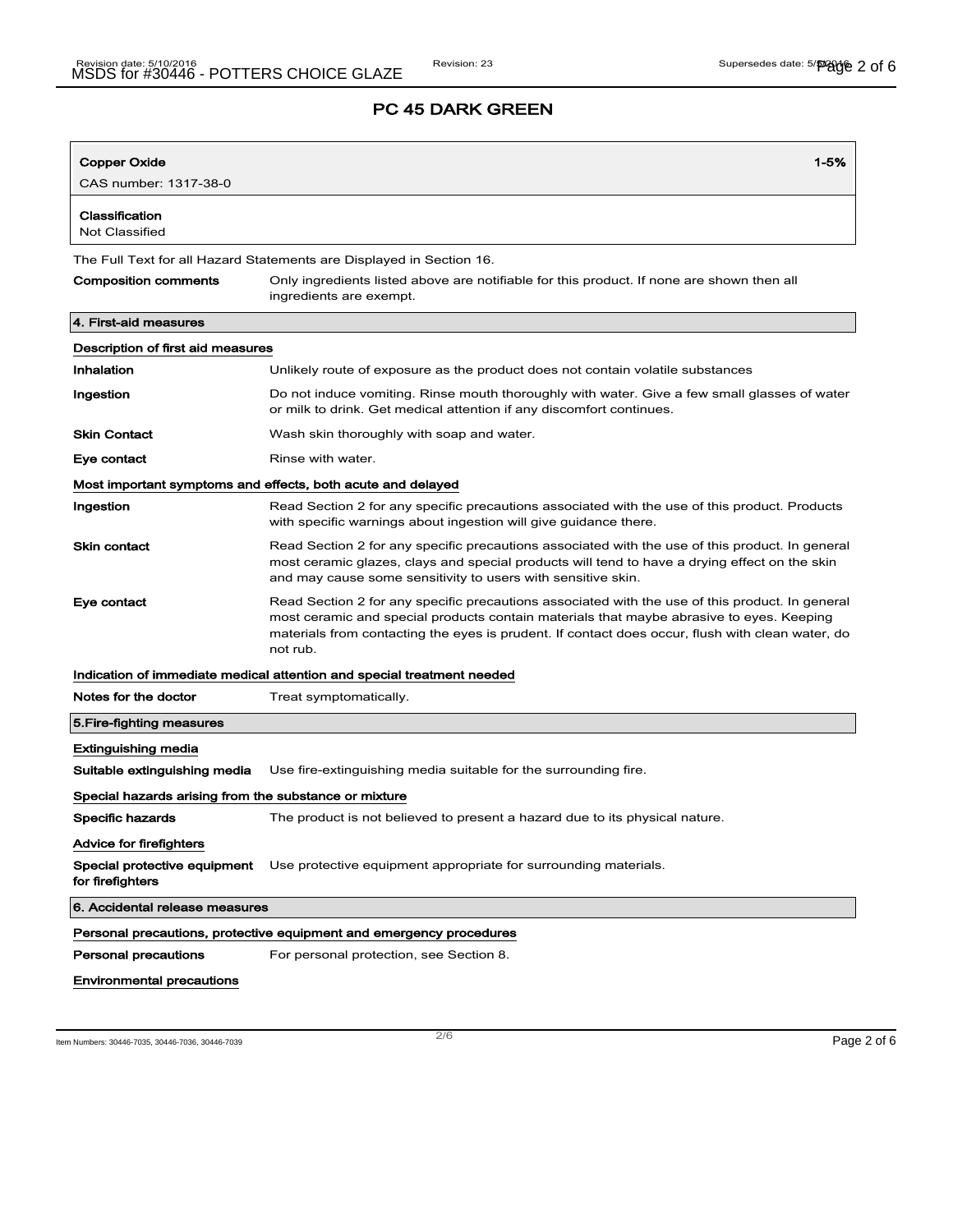| <b>Environmental precautions</b>                             | Please read Section 2 completely. If any environmental warnings such as; H411 or H412 are<br>listed in Section 2, please use appropriate procedures when disposing of product and<br>container. Do not put materials into waterways or sewers.     |  |  |
|--------------------------------------------------------------|----------------------------------------------------------------------------------------------------------------------------------------------------------------------------------------------------------------------------------------------------|--|--|
| Methods and material for containment and cleaning up         |                                                                                                                                                                                                                                                    |  |  |
| Methods for cleaning up                                      | Collect spillage for reclamation or absorb in vermiculite, dry sand or similar material.                                                                                                                                                           |  |  |
| Reference to other sections                                  | For waste disposal, see Section 13. For personal protection, see Section 8.                                                                                                                                                                        |  |  |
| 7. Handling and storage                                      |                                                                                                                                                                                                                                                    |  |  |
| Precautions for safe handling                                |                                                                                                                                                                                                                                                    |  |  |
| Usage precautions                                            | Read label before use. Do not eat, drink or smoke when using this product. Good personal<br>hygiene procedures should be implemented. Wash hands and any other contaminated areas<br>of the body with soap and water before leaving the work site. |  |  |
| Conditions for safe storage, including any incompatibilities |                                                                                                                                                                                                                                                    |  |  |
| Storage precautions                                          | Store in tightly-closed, original container in a dry and cool place.                                                                                                                                                                               |  |  |
| Specific end uses(s)                                         |                                                                                                                                                                                                                                                    |  |  |
| Specific end use(s)                                          | The identified uses for this product are detailed in Section 1.2.                                                                                                                                                                                  |  |  |
| 8. Exposure Controls/personal protection                     |                                                                                                                                                                                                                                                    |  |  |
| Ingredient comments                                          | Only ingredients listed n Section 3 are notifiable for this product. If none are shown then all<br>ingredients are exempt.                                                                                                                         |  |  |
|                                                              | Copper Oxide (CAS: 1317-38-0)                                                                                                                                                                                                                      |  |  |
| Immediate danger to life<br>and health                       | 100 mg/m <sup>3</sup>                                                                                                                                                                                                                              |  |  |
| <b>Exposure controls</b>                                     |                                                                                                                                                                                                                                                    |  |  |
| Appropriate engineering<br>controls                          | No specific ventilations requirements unless the "FAN" pictogram is shown above or specified<br>in Section 2.                                                                                                                                      |  |  |
| Eye/face protection                                          | No specific eye protection required unless the "EYE PROTECTION" pictogram is shown<br>above or specified in Section 2.                                                                                                                             |  |  |
| <b>Hand protection</b>                                       | No specific hand protection required unless the "HAND PROTECTION" pictogram is shown<br>above or specified in Section 2.                                                                                                                           |  |  |
| Hygiene measures                                             | Using good personal hygiene practices is always appropriate. Keeping a clean work space,<br>cleaning up properly when done, and not eating, drinking or smoking when using this product.                                                           |  |  |
| Respiratory protection                                       | No specific respiratory protection required unless the "RESPIRATOR" pictogram is shown<br>above or specified in Section 2. Using the appropriate certified protection for the operation is<br>important if required.                               |  |  |
| 9. Physical and Chemical Properties                          |                                                                                                                                                                                                                                                    |  |  |
| Information on basic physical and chemical properties        |                                                                                                                                                                                                                                                    |  |  |
| Appearance                                                   | Colored liquid.                                                                                                                                                                                                                                    |  |  |
| Color                                                        | Various colors.                                                                                                                                                                                                                                    |  |  |
| Odor                                                         | Almost odorless.                                                                                                                                                                                                                                   |  |  |
| Odor threshold                                               | No information available.                                                                                                                                                                                                                          |  |  |

Item Numbers: 30446-7035, 30446-7036, 30446-7039 Page 3 of 6

3/ 6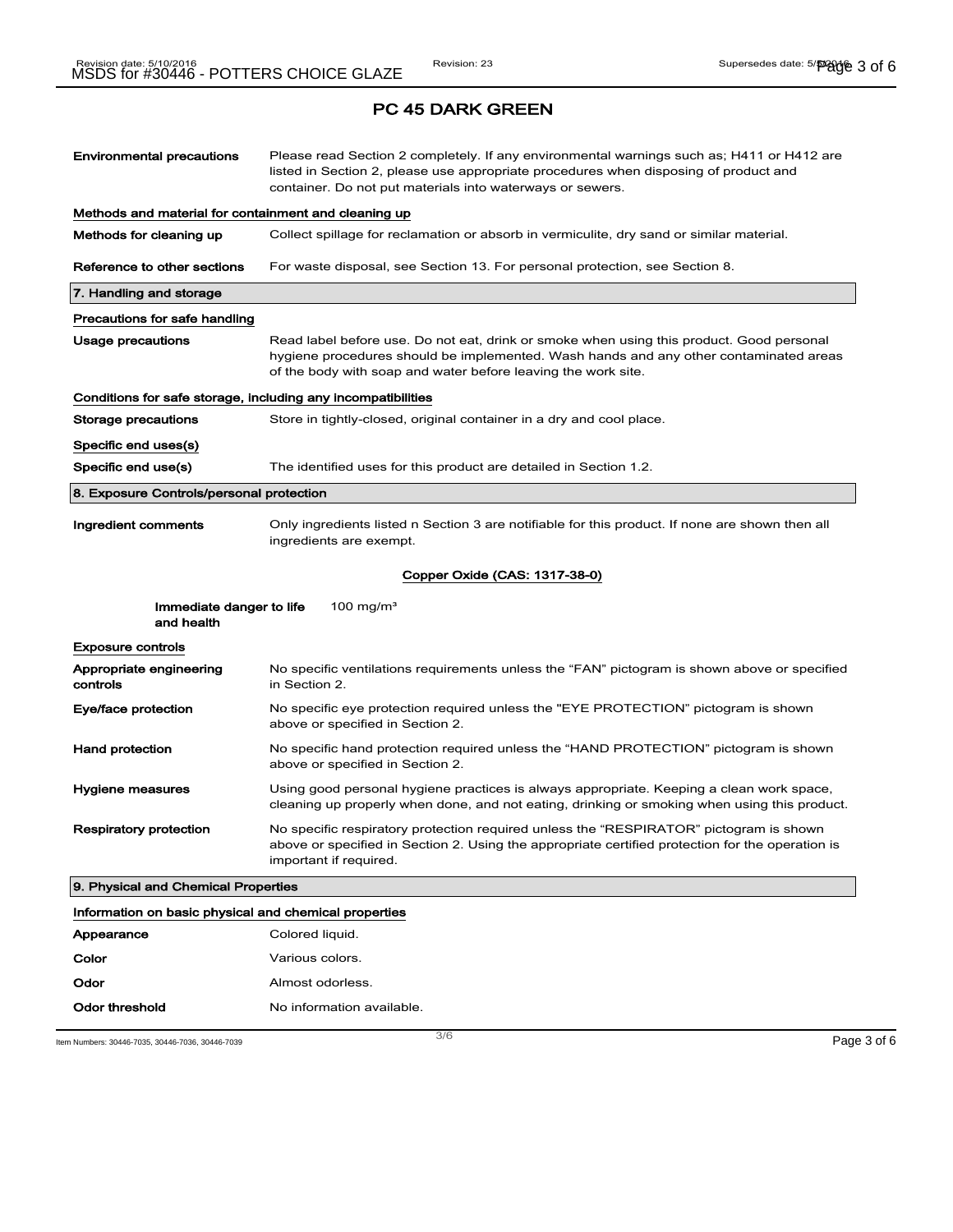| рH                                              | $6 - 8$                                                                                                                    |
|-------------------------------------------------|----------------------------------------------------------------------------------------------------------------------------|
| <b>Melting point</b>                            | No information available.                                                                                                  |
| Initial boiling point and range                 | No information available.                                                                                                  |
| <b>Flash point</b>                              | No information available.                                                                                                  |
| <b>Evaporation rate</b>                         | No information available.                                                                                                  |
| Flammability (solid, gas)                       | No information available.                                                                                                  |
| Upper/lower flammability or<br>explosive limits | No information available.                                                                                                  |
| Vapour pressure                                 | No information available.                                                                                                  |
| <b>Relative density</b>                         | Greater than 1.0                                                                                                           |
| Solubility(ies)                                 | Not applicable.                                                                                                            |
| <b>Partition coefficient</b>                    | No information available.                                                                                                  |
| Auto-ignition temperature                       | Not applicable.                                                                                                            |
| <b>Decomposition Temperature</b>                | No information available.                                                                                                  |
| <b>Viscosity</b>                                | No information available.                                                                                                  |
| <b>Explosive properties</b>                     | none                                                                                                                       |
| <b>Oxidising properties</b>                     | none                                                                                                                       |
| <b>Other information</b>                        | Not applicable.                                                                                                            |
|                                                 |                                                                                                                            |
| 10. Stability and reactivity                    |                                                                                                                            |
| Reactivity                                      | There are no known reactivity hazards associated with this product.                                                        |
| <b>Stability</b>                                | No particular stability concerns.                                                                                          |
| Possibility of hazardous<br>reactions           | None known.                                                                                                                |
| Conditions to avoid                             | None known.                                                                                                                |
| Materials to avoid                              | None known.                                                                                                                |
| Hazardous decomposition<br>products             | None known.                                                                                                                |
| 11. Toxicological information                   |                                                                                                                            |
| Information on toxicological effects            |                                                                                                                            |
| <b>Toxicological effects</b>                    | Please read Section 2 thoroughly to understand the toxicological risks, (if any) and<br>precautions for safe use (if any). |
| Acute toxicity - oral<br>ATE oral (mg/kg)       | 500.0                                                                                                                      |
| Skin corrosion/irritation                       |                                                                                                                            |

Item Numbers: 30446-7035, 30446-7036, 30446-7039 Page 4 of 6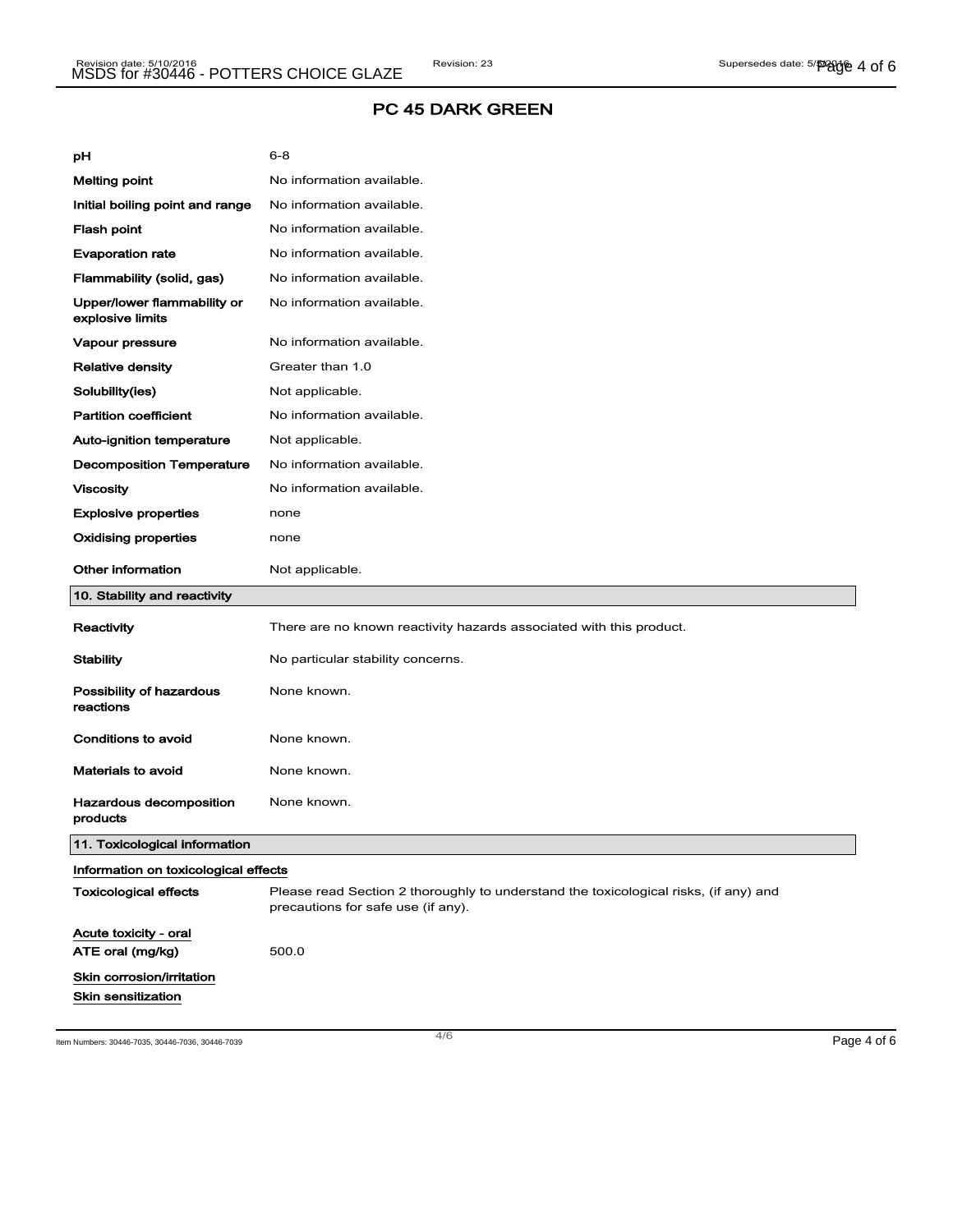| <b>Skin sensitisation</b>                    | Please read Section 2 thoroughly to understand the toxicological risks (if any) and precautions<br>for safe use (if any).                                                                                                                      |
|----------------------------------------------|------------------------------------------------------------------------------------------------------------------------------------------------------------------------------------------------------------------------------------------------|
| Eye contact                                  | May cause temporary eye irritation.                                                                                                                                                                                                            |
| 12. Ecological Information                   |                                                                                                                                                                                                                                                |
| Ecotoxicity                                  | Please read Section 2 completely. If any environmental warnings such as; H411 or H412 are<br>listed in Section 2, please use appropriate procedures when disposing of product and<br>container. Do not put materials into waterways or sewers. |
| Toxicity                                     |                                                                                                                                                                                                                                                |
| Toxicity                                     | Please read Section 2 completely. If any environmental warnings such as; H411 or H412 are<br>listed in Section 2, please use appropriate procedures when disposing of product and<br>container. Do not put materials into waterways or sewers. |
| Persistence and degradability                |                                                                                                                                                                                                                                                |
| Persistence and degradability                | No data available.                                                                                                                                                                                                                             |
| <b>Biodegradation</b>                        | Not inherently biodegradable.                                                                                                                                                                                                                  |
| Bioaccumulative potential                    |                                                                                                                                                                                                                                                |
| <b>Partition coefficient</b>                 | No information available.                                                                                                                                                                                                                      |
| Mobility in soil                             |                                                                                                                                                                                                                                                |
| <b>Mobility</b>                              | Semi-mobile.                                                                                                                                                                                                                                   |
| Results of PBT and vPvB assessment           |                                                                                                                                                                                                                                                |
| <b>Results of PBT and vPvB</b><br>assessment | This product does not contain any substances classified as PBT or vPvB.                                                                                                                                                                        |
| Other adverse effects                        |                                                                                                                                                                                                                                                |
| Other adverse effects                        | None known.                                                                                                                                                                                                                                    |
| 13. Disposal considerations                  |                                                                                                                                                                                                                                                |
| Waste treatment methods                      |                                                                                                                                                                                                                                                |
| General information                          | Dispose of waste product or used containers in accordance with local regulations When<br>handling waste, the safety precautions applying to handling of the product should be<br>considered.                                                   |
| 14. Transport information                    |                                                                                                                                                                                                                                                |
| General                                      | This package is shipped in accordance with ADR SP375, IATA A197 & IMDG 2.10.2.7.                                                                                                                                                               |
| <b>UN Number</b>                             |                                                                                                                                                                                                                                                |
| Not applicable.                              |                                                                                                                                                                                                                                                |
| UN proper shipping name                      |                                                                                                                                                                                                                                                |
| Not applicable.                              |                                                                                                                                                                                                                                                |
| Transport hazard class(es)                   |                                                                                                                                                                                                                                                |
| No transport warning sign required.          |                                                                                                                                                                                                                                                |
| Packing group                                |                                                                                                                                                                                                                                                |